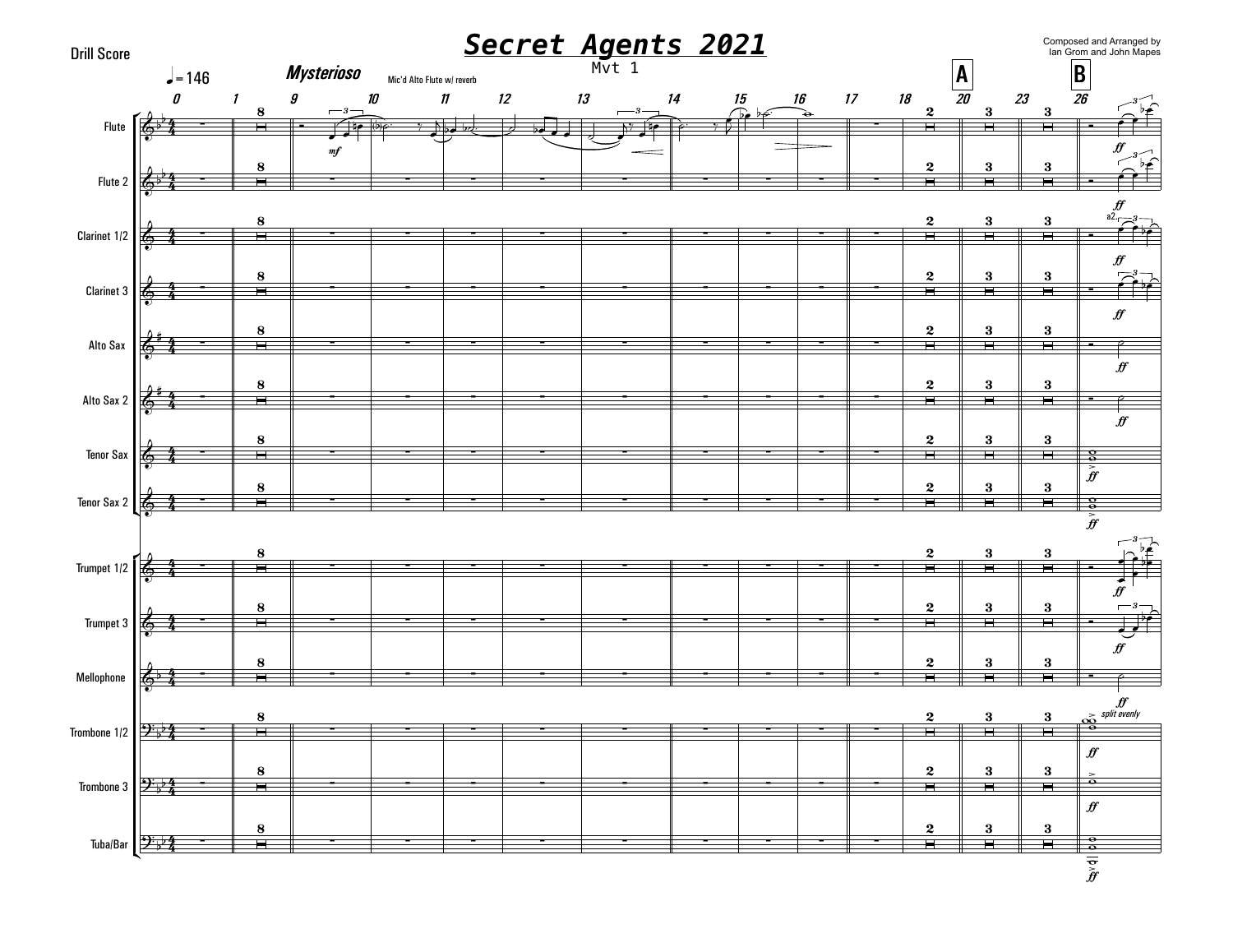Secret Agents 2021, Mvt 1 Winds Score

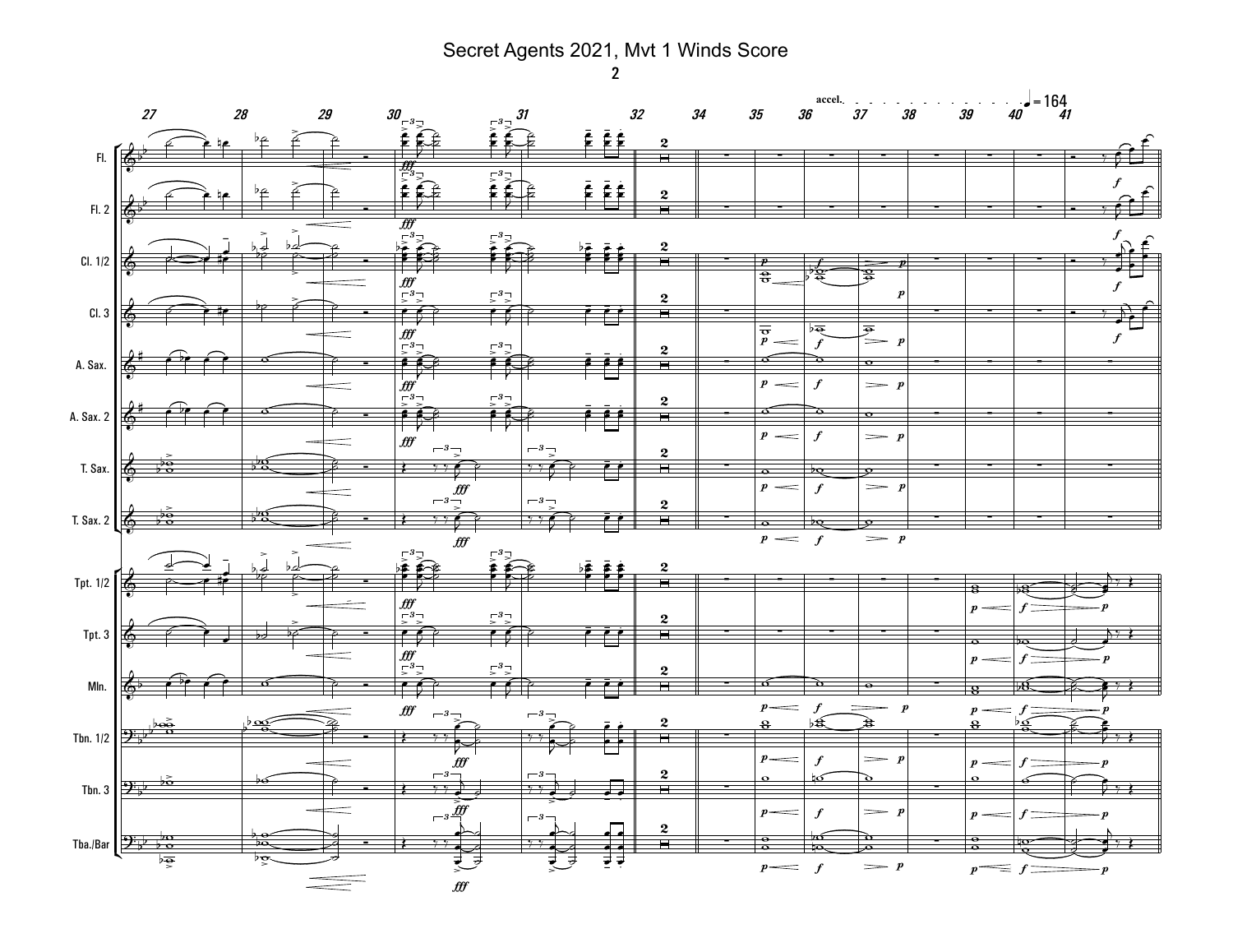## Secret Agents 2021, Mvt 1 Winds Score



 $\mathbf{3}$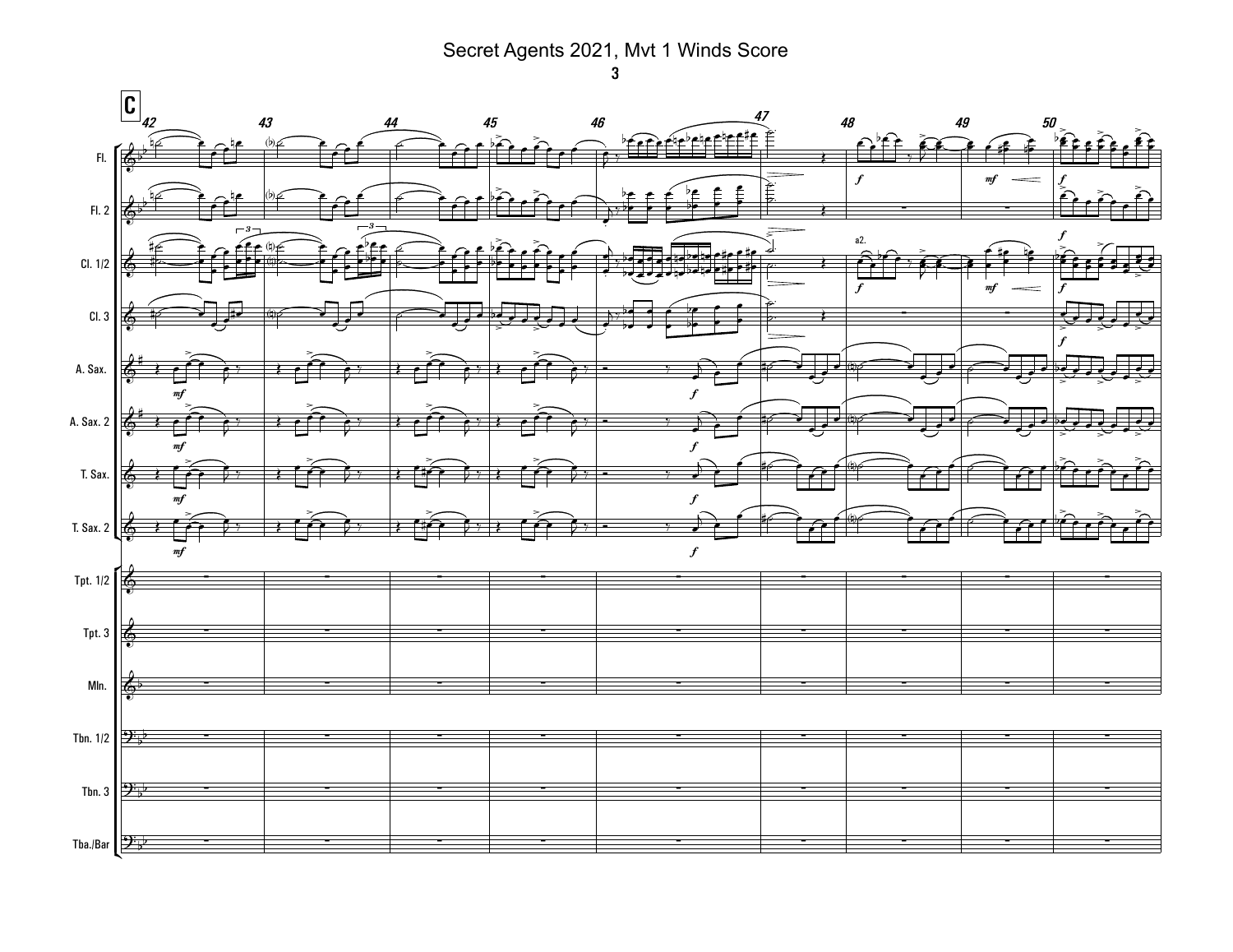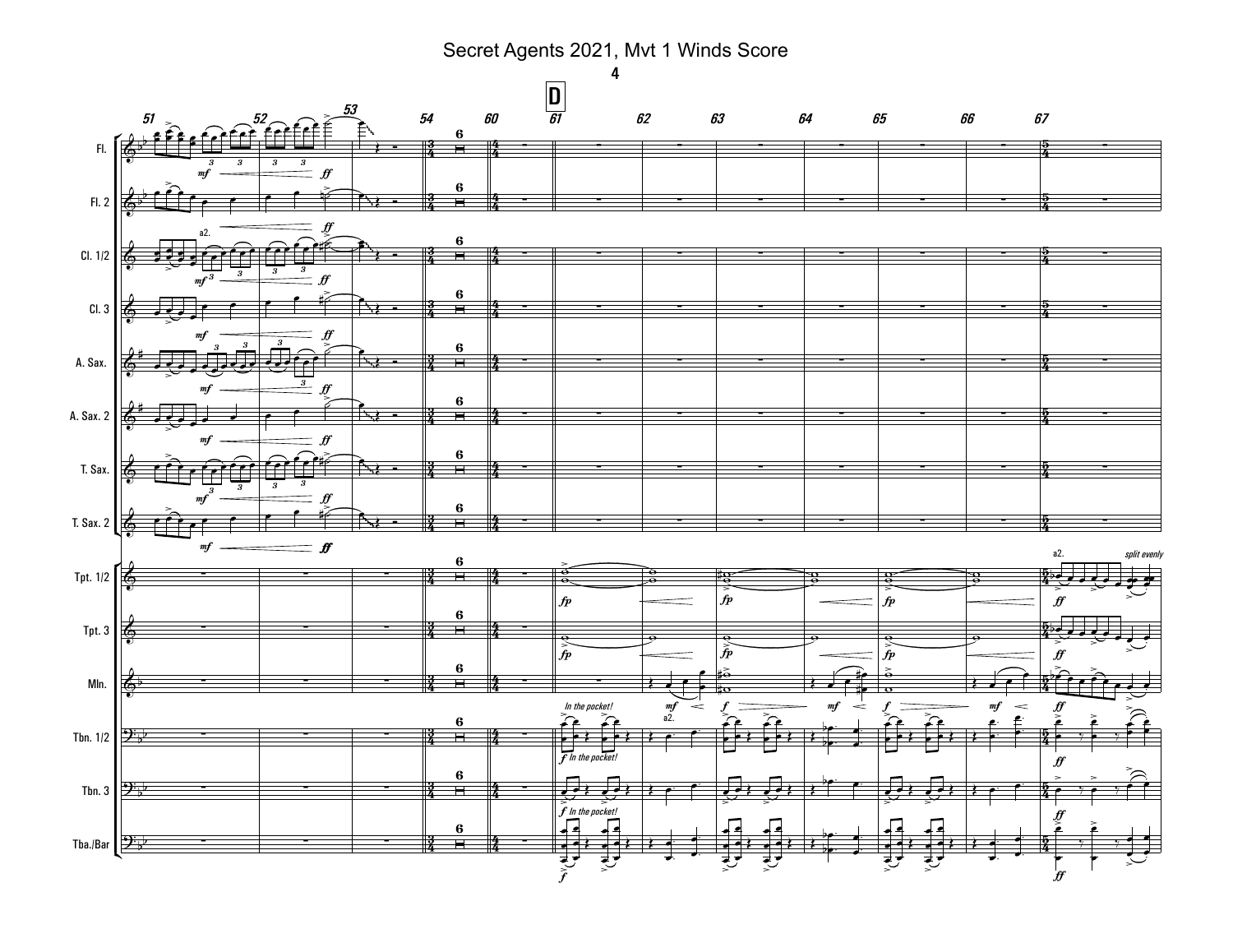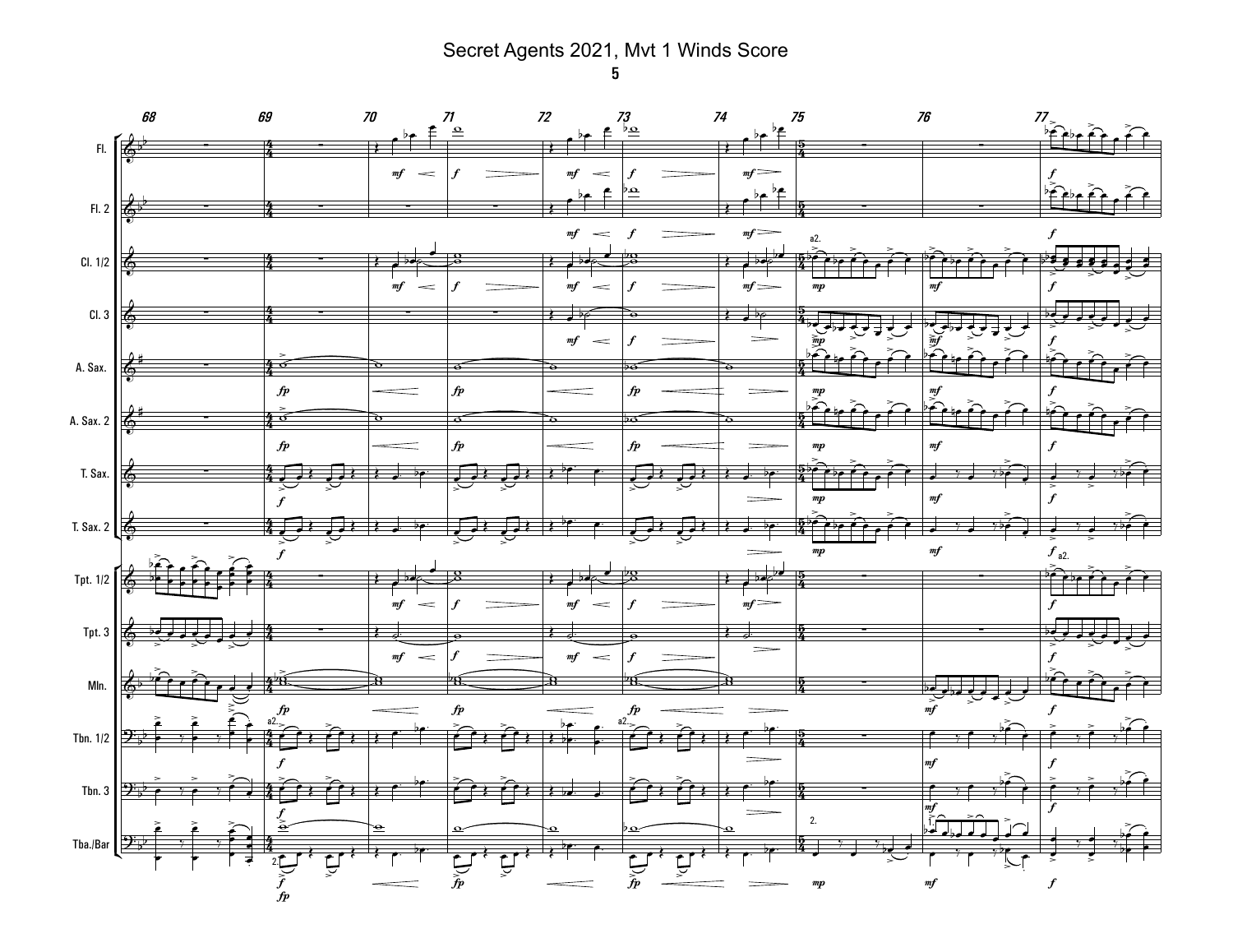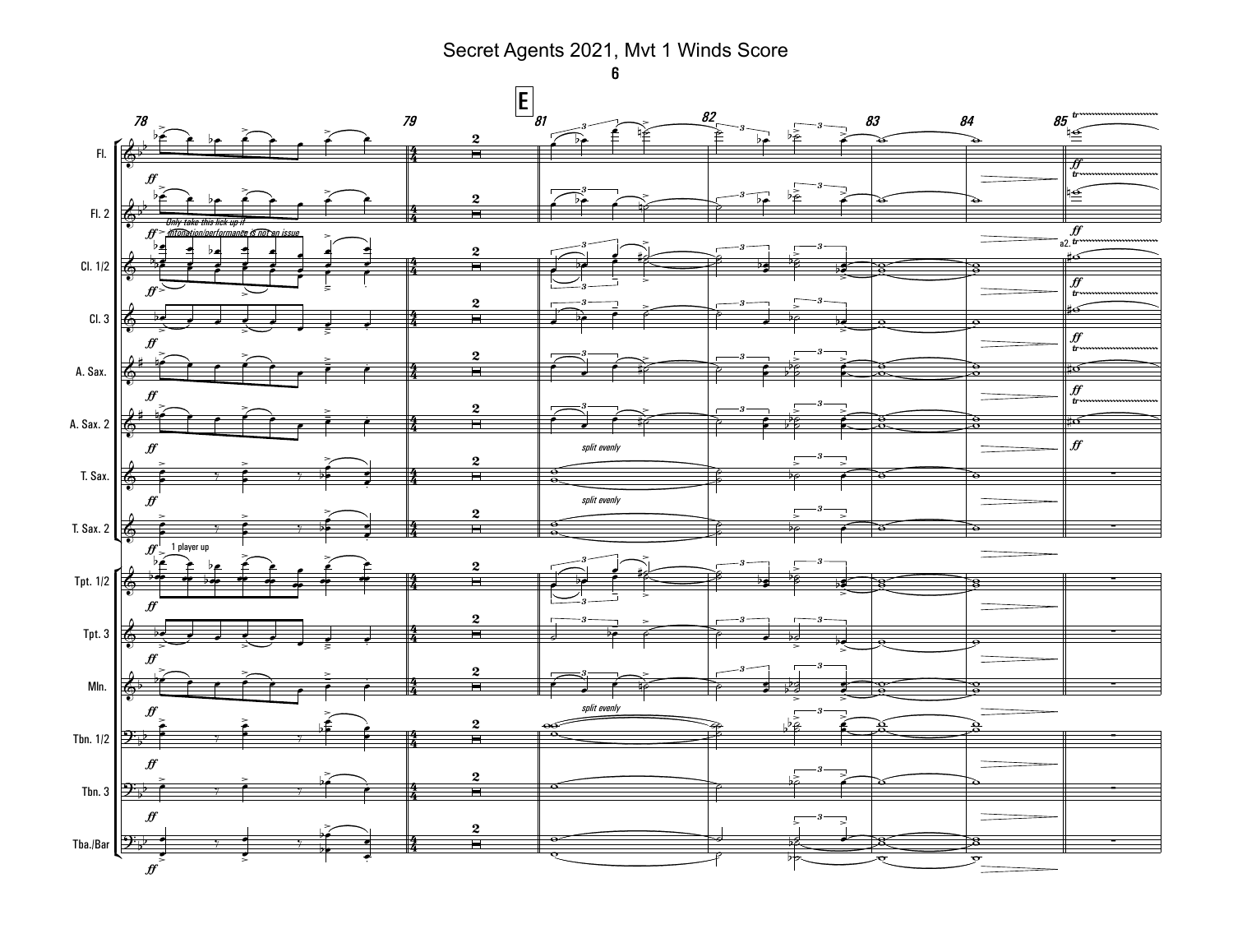